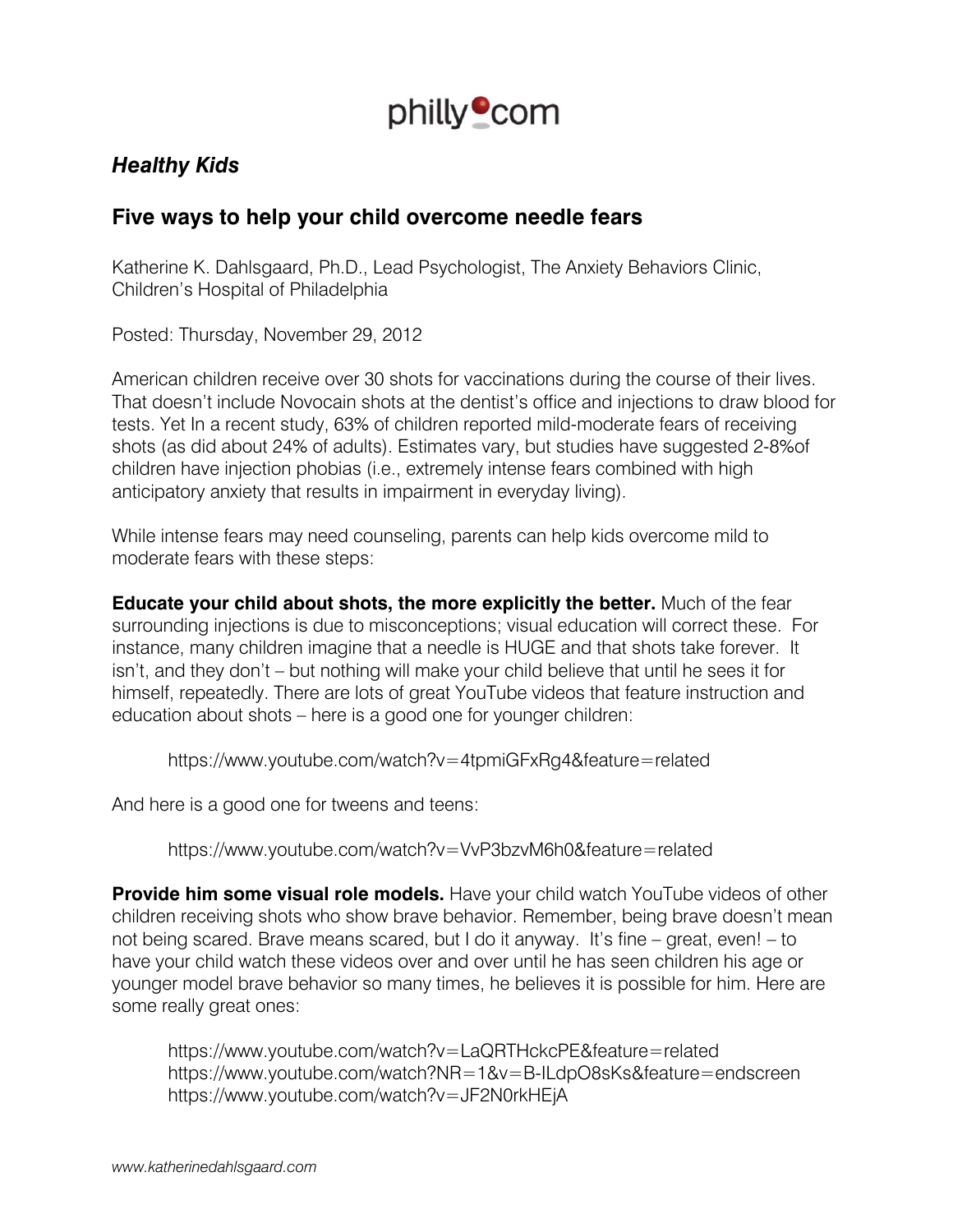https://www.youtube.com/watch?v=XyHlyet\_E8E https://www.youtube.com/watch?v=H47zHLKF4n8&feature=related

Watching the videos repeatedly will also habituate your child to the sight of needles and injections, such that he will be far less distressed when he actually encounters them at the doctor's office. [Note: please avoid any videos that depict adults or children receiving injections where they aren't acting brave.]

**Have your child practice the "Brave Body" pose** --sit up straight, head up, arms and face relaxed-- while he is watching the videos. When it comes time for the actual shot, he'll be reminded to adopt the same attitude.

**Several days before, help your child develop an explicit, written coping plan for the shot**. Generally, helping your child plan what he will DO ("I will sit up straight") will work much better than telling your child what NOT to do (i.e., "don't be scared" or "don't cry").

## **Things he can do:**

- 1. Develop a playlist of "Power Songs" or "Songs of Triumph" that he can listen to on the ride to the doctor's office and in the waiting room (bring headphones). These should be songs that make him feel confident and like he can take on the world.
- 2. Write a "Coping Card." This should be a message to himself on a notecard or his iPad that he can read out loud to you while receiving the shot. Reciting it will keep him from looking at the injection site and distract him from the overall process.

Here, for instance, is the text of an actual coping card written by an 11 year old patient of mine who, indeed, now takes shots like a rock star: *It will hurt for a second but then it will be over. Millions of people have gotten shots before me, this is no different, I can do it.* 

Younger children or those who cannot read can plan to sing a verse from their Brave Power Song during the shot.

**Offer a reward, to be provided immediately after your child shows SPECIFIC brave behaviors.** Write out the agreement like a contract, which both of you can sign. For example:

"To earn my reward, I must:

- a) Listen to my Power Playlist on the way to doctor's office.
- b) Do "Brave Body" while getting the shot
- c) Read my Coping Card to Mom during the shot.